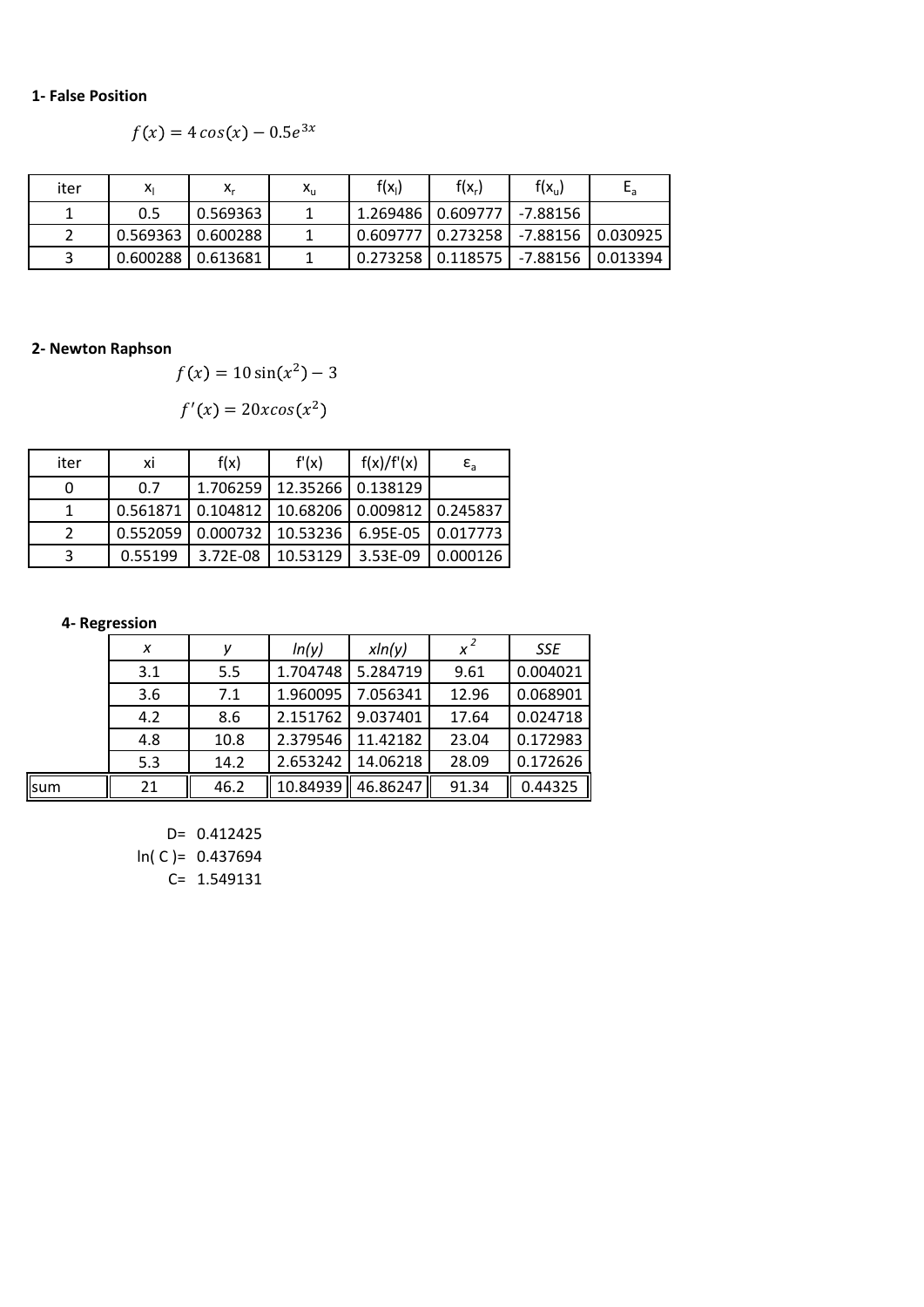# **5- Lagrange Interpolation**

|                          | x                                               | f(x)           |                                                                                                                                                             |  |  |
|--------------------------|-------------------------------------------------|----------------|-------------------------------------------------------------------------------------------------------------------------------------------------------------|--|--|
|                          | $-2$                                            | 24             |                                                                                                                                                             |  |  |
|                          | 0                                               | $\overline{2}$ |                                                                                                                                                             |  |  |
|                          | 1                                               | 3              |                                                                                                                                                             |  |  |
|                          | $f_2(x) = L_0 f(x_0) + L_1 f(x_1) + L_2 f(x_2)$ |                |                                                                                                                                                             |  |  |
|                          |                                                 |                | $L_0 = \frac{(x-0)(x-1)}{(-2-0)(-2-1)} = \frac{x(x-1)}{-2 \times -3} = \frac{x^2 - x}{6}$                                                                   |  |  |
|                          |                                                 |                | $L_1 = \frac{(x - (-2)(x - 1))}{(0 - (-2)(0 - 1))} = \frac{(x + 2)(x - 1)}{2x - 1} = \frac{x^2 + x - 2}{-2}$                                                |  |  |
|                          |                                                 |                | $L_2 = \frac{(x - -2)(x - 0)}{(1 - -2)(1 - 0)} = \frac{(x + 2)x}{3 \times 1} = \frac{x^2 + 2x}{3}$                                                          |  |  |
|                          |                                                 |                | $f_2(x) = \frac{x^2 - x}{6} \times 24 + \frac{x^2 + x - 2}{2} \times 2 + \frac{x^2 + 2x}{2} \times 3$<br>$f_2(x) = 4(x^2 - x) - (x^2 + x - 2) + (x^2 + 2x)$ |  |  |
|                          |                                                 |                | $f_2(x) = 4x^2 - 4x - x^2 - x + 2 + x^2 + 2x$                                                                                                               |  |  |
| $f_2(x) = 4x^2 - 3x + 2$ |                                                 |                |                                                                                                                                                             |  |  |
|                          |                                                 |                | $f_2(4) = 4 \times 4^2 - 3 \times 4 + 2 = 54$                                                                                                               |  |  |

# **6- Simpson 1/3 Rule**

 $\int \cos^2(2x) \sin(x) dx$  $5\pi$ 6  $\breve{\pi}$ 6

$$
I = \frac{h}{3} [f(x_0) + 4 \sum_{i=1,3,5}^{n-1} f(x_i) + 2 \sum_{i=2,4}^{n-2} f(x_i) + f(x_n)]
$$
  

$$
y = -\cos(x) + \frac{4}{3} \cos^3(x) - \frac{4}{5} \cos^5(x)
$$

| $n = 6$        |            | $h=$     | $2\pi/18=$ | 0.349066 |
|----------------|------------|----------|------------|----------|
|                |            | x        | f(x)       |          |
| $a=x_0$        | $3\pi/18$  | 0.523599 | 0.125      |          |
| $x_1$          | $5\pi/18$  | 0.872665 | 0.023099   |          |
| $x_2$          | $7\pi/18$  | 1.22173  | 0.551434   |          |
| $x_3$          | $9\pi/18$  | 1.570796 | 1          |          |
| $x_4$          | $11\pi/18$ | 1.919862 | 0.551434   |          |
| x <sub>5</sub> | $13\pi/18$ | 2.268928 | 0.023099   |          |
| $b=x_6$        | $15\pi/18$ | 2.617994 | 0.125      |          |

*I=* 0.772661

 $I_{true} = 0.779423$ 

 $E_a$ = 0.006762